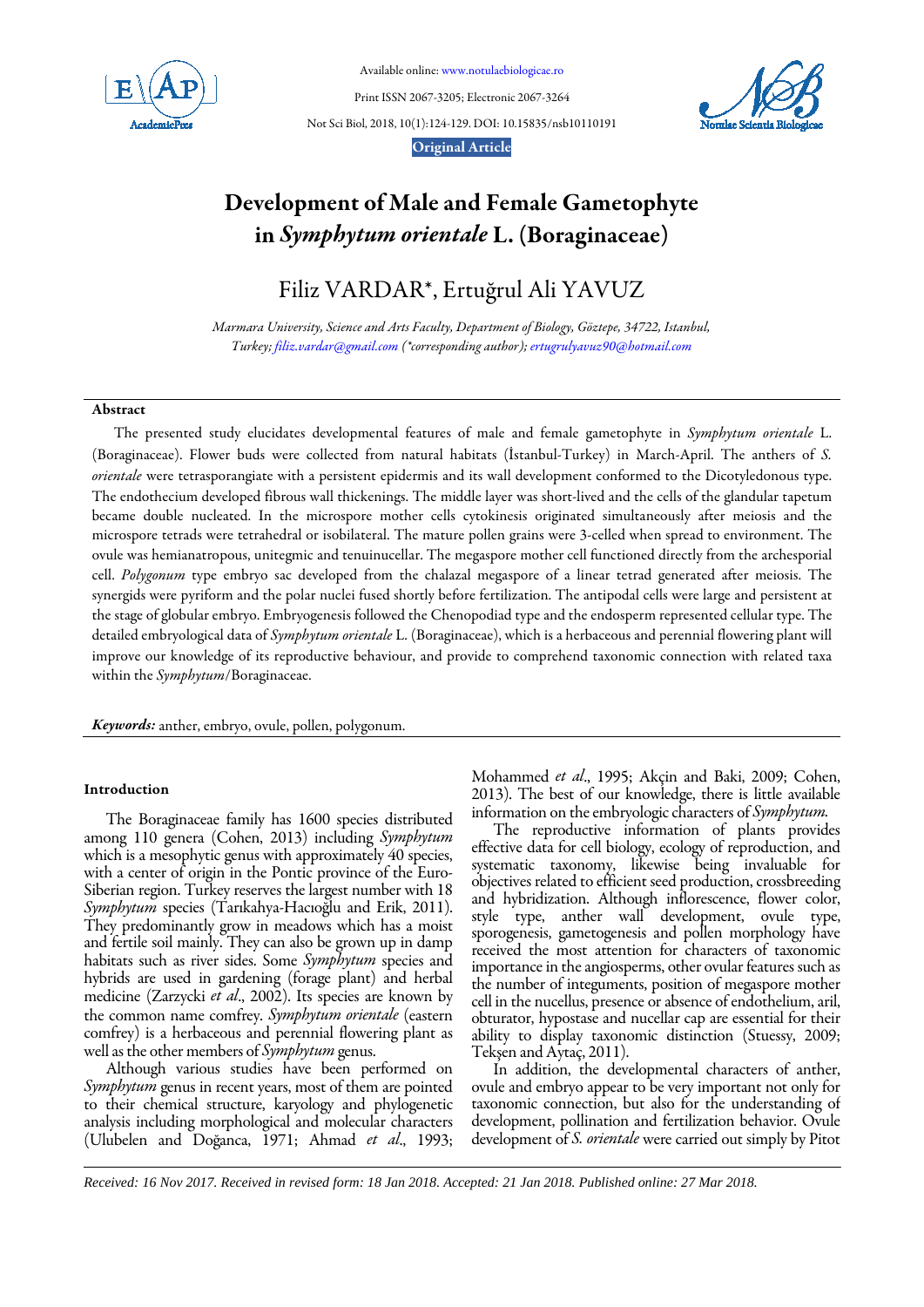(1937) and to the best of our knowledge there is no previous detailed information available on the development of anther, ovule and embryo as well as the other members of *Symphytum* genus. This research represents the first detailed<br>observations about the male-female gametophyte male-female gametophyte development of *S. orientale* (Boraginaceae). This study will obtain a detailed knowledge of the events that leads to pollen and embryo development. Knowledge on the development of the male and female reproductive structures in *S. orientale* L. will also improve our perception of its reproductive behavior, and provide to improve taxonomic connection with related taxa in the Boraginaceae.

## Materials and Methods

Flower buds of *Symphytum orientale* L. (Boraginaceae) were collected in March-April 2013 in the environs of Göztepe-İstanbul (Turkey). Different sized buds were fixed in glacial acetic acid and absolute alcohol in proportion as 1:3 (v/v) overnight. Fixed material was dehydrated in a graded alcohol series and embedded in paraffin.<br>Longitudinal paraffin sections  $(8-10 \mu m)$  were cut using a Leica RM2125RT microtome, deparaffinized in alcoholxylol series and stained with Delafield's hematoxylin. The stained sections monitored and photographed with Kameram software, supported with a Kameram camera and an Olympus BX-51 microscope.

# Results

# *Male gametophyte development*

The androecium in *Symphytum orientale* L. consisted of 5 stamens which adnated to the corolla from their filaments (epipetalous). The protandrous anther was able to move surface (dorsifixed) (Fig. 1a). The anther dehisced with longitudinal slits at maturity (Fig. 1b). After anther dehiscence stamens fell off together with the corolla.

The undifferentiated anthers of *S. orientale* were oval in shape and comprised meristematic cells surrounded by epidermis. The anther formed to tetrasporangiate concurrent with development. In the anther lobes archesporial cells were differentiated from the hypodermal cells. These cells organized into a parallel plane to the outer wall of the anther with periclinal divisions. The concentric parietal layer cells formed endothecial, middle and tapetal layer (dicotyledonous type) by a series of periclinal and anticlinal divisions. Simultaneously the enlarged sporogenous cells underwent mitotic divisions before generating pollen mother cells (PMCs). The expansion of pollen sacs was ongoing during meiotic division of PMCs. Subsequent to the pollen maturation these sacs combined by tissue fusion. Concurrent with longitudinal dehiscence of stomium the mature pollen grains scattered to the environment (Fig. 1b).

In *S. orientale* an anther locule including the developing microspores was bounded by tapetal layer, middle layer, endothecial layer and epidermal layer at the early developmental stages. The PMCs and secretory tapetal cells were appeared same with their distinctive nuclei and large volume (Fig. 1c). At the beginning of meiosis in the PMCs, tapetal cells underwent mitotic divisions. At the end of mitosis, no cell plate was formed; therefore, 2 diploid nuclei persisted inside the tapetal cell (Fig. 1d). At tetrad stage, tapetal cells enlarged maximum, its cytoplasm became denser and the middle layer started to degenerate (Fig. 1e). After callose dissolution the tapetum started to undergo significant alterations in cell structure, including nuclear deterioration characterized by loss of spherical shape, and nuclear deformation. Meanwhile initiation of endothecial wall thickenings was observed (Fig. 1f). Although the middle layer and the tapetal layer degenerated entirely at pollen maturation stage, epidermis and U-shaped endothecium remained in the mature anther wall bordering mature pollen grains (Fig. 1g).

In the PMCs of *S. orientale* the processes of meiotic division and pollen development proceeded regularly within all anthers of the same flower. Simultaneous cytokinesis was occurred after meiotic division. Callose started to accumulate in the corners of PMCs in the beginning of prophase I. Microspore tetrads mostly arranged in tetrahedral or isobilateral, and a callose wall separated the four microspores from each other (Fig. 2a, b). After callose dissolution the spherical free microspores had centered nucleus with one or two nucleoli (Fig. 2c). After vacuole



Fig. 1. Anther and anther wall cells of *S. orientale*. a. The versatile anther which is tied to the filament on the outward facing surface (dorsifixed). b. The longitudinal anther dehiscence. c. Premeiotic stage. d. Binucleated cells (arrows) in the tapetum at the beginning of meiosis of the PMCs. e. Enlarged tapetal cells and degenerated middle layer at tetrad stage. (f) Tapetal degeneration after callose dissolution (arrows). g. Endothecial wall thickenings (arrows) at mature pollen stage. PMCs: Pollen mother cells, Ep: epidermis, En: endothecium, ML: middle layer, T: tapetum (Bar: 10 µm)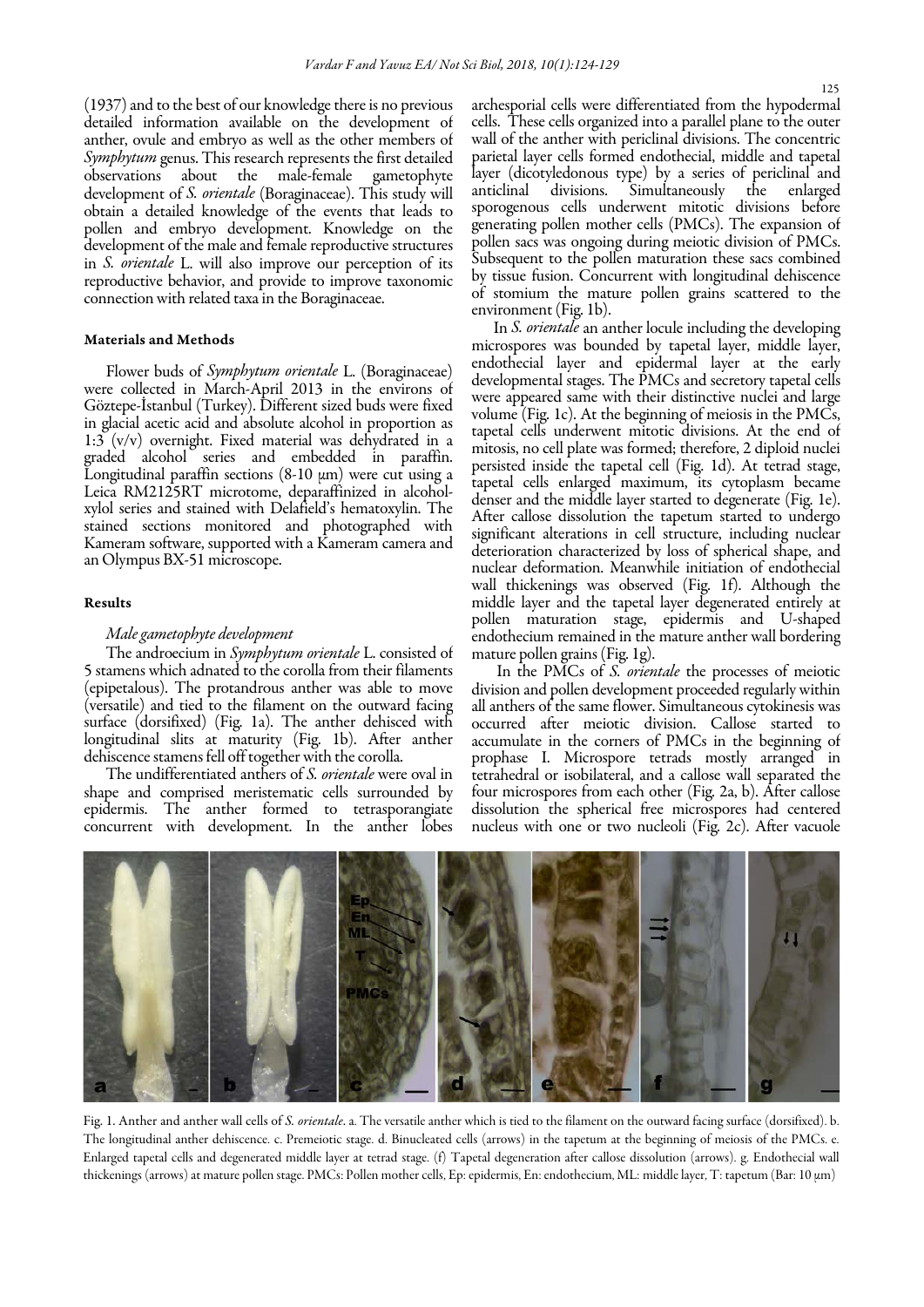

Fig. 2. Isobilateral (a) and tetrahedral (b) microspore tetrads of *S. orientale*. Young (c) and mature (d) pollen grains. (e, f) SEM micrographs of mature pollen (Bar:  $10 \mu m$ )

expansion the microspore increased in volume, and the nucleus displaced to peripheral cytoplasm (Fig. 2d). Pollen mitosis occurred in the vacuolated stage, and originated in a large vegetative and a small generative cell. At anther dehiscence time the pollen grains were 3-celled with two sperm cells and a vegetative cell with a spherical nucleus and a nucleolus. The elliptical sperm cells elongated afterwards. The morphological characteristics of mature pollen were 6 zonocolporate, prolate and isopolar. The pollen grain had granulated type of exine structure (Fig. 2e, f).

#### *Female gametophyte development*

The superior ovary of *S. orientale* displayed a secondary (false) septum, producing 4 loculi and each of these had only a single ovule (Fig. 3a). The gynobasic and hollowed style extended out of the corolla and had papillated stigma (Fig. obturator (placental obturator) was visible which are

responsible for directing the pollen tubes to the micropyle of the ovules. The obturator cells consisted thick-walled,

The mature ovule was hemianatropous, unitegmic (Fig. 3f) and tenuinucellate (Fig. 4a). The integument initiated as a small protuberance first, and throughout the development the integument became multilayered. Thus the micropylar aperture became as a narrow and long tube. The nucellar epidermis was composed of multilayered cuboidal cells.

Megasporogenesis was initiated by the development of a hypodermal archesporium cell which had a large volume, dense cytoplasm and apparent nucleolus (Fig. 4a). Development progressed with mitosis of the archesporium cell, originating a parietal cell and a primary sporogenous cell. The primary sporogenous cell enlarged to form megaspore mother cell (MMC) and underwent meiosis forming linear megaspore tetrad. The unique functional megaspore was always the larger chalazal member



Fig. 3. Ovular structures of *S. orientale*. a. Cross section of the ovary. b, c. Gynobasic and hollowed style. d. Papillated stigma. e. Papillae cells (arrows) at the base of the placenta. f. Position of micropyle (arrows) (Bar: 10  $\mu$ m)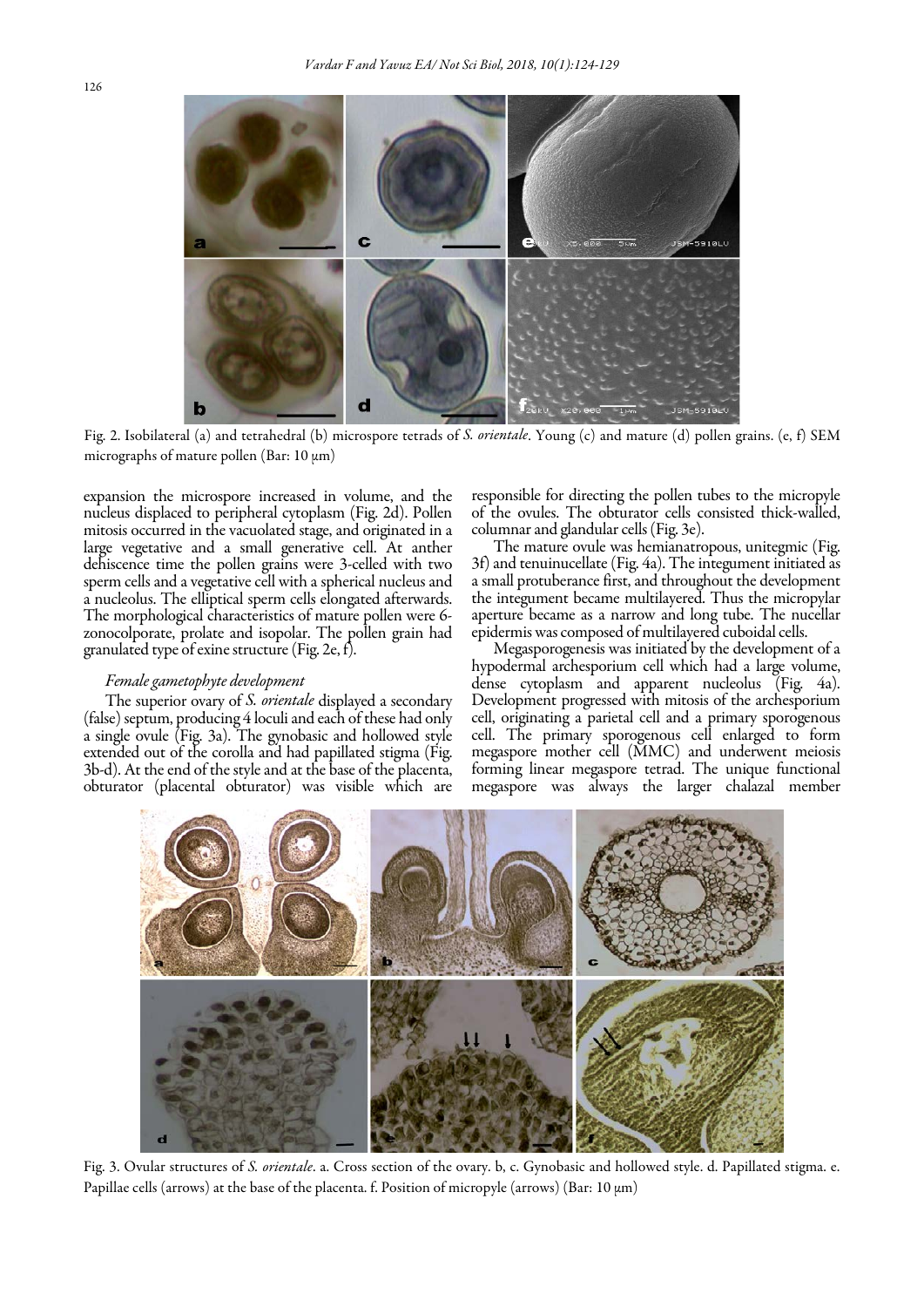

Fig. 4. Development of embryo sac (ES) in *S. orientale*. a. Megaspore mother cell (MMC). b. Functional megaspore (FM) at chalaza. c. 4-nucleate ES (two of the nuclei are observed). d. Two synergids (s). e. Fertilized egg (arrow) and degenerated synergid. f. Antipodals. g. Two polar nuclei. h. Fusion of polar nuclei. i. Secondary nucleus. hy: hypostase, v: vacuole (Bar in a, b: 100 µm; in c-i:  $10 \mu m$ )

(monosporic embryo sac). The ovule constituted hemianatropous type at the functional megaspore (FM) stage. The nucellar cells below the embryo sac differentiated into a hypostase as the ovule development. The first hypostase cells were visible at the FM stage (Fig. 4b). The number of cells increased in further stages and became more prominent in the mature embryo sac. The wide hypostase cells of mature embryo sac were thin walled, each containing poor cytoplasm and large vacuole.

The FM increased in diameter, extended into the micropylar region and developed into the embryo sac (ES). After mitotic divisions the FM became 2, 4 and 8-nucleate ES leading to a *Polygonum* type (Fig. 4c). Three micropylar nuclei developed into an egg apparatus including an egg and two pear-shaped synergids lying above the egg. After fertilization, synergids degenerated simultaneously (Fig. 4d, e). The three chalazal nuclei formed antipodals locating in the periphery at the chalazal side of the ES. The antipodals



Fig. 5. Development of embryo in *S. orientale*. a. Zygote (z). b. Globular embryo and cellular endosperm (ce). c. Heart stage. d. Torpedo stage (Bar in a:  $10 \mu m$ ; in b-d:  $100 \mu m$ )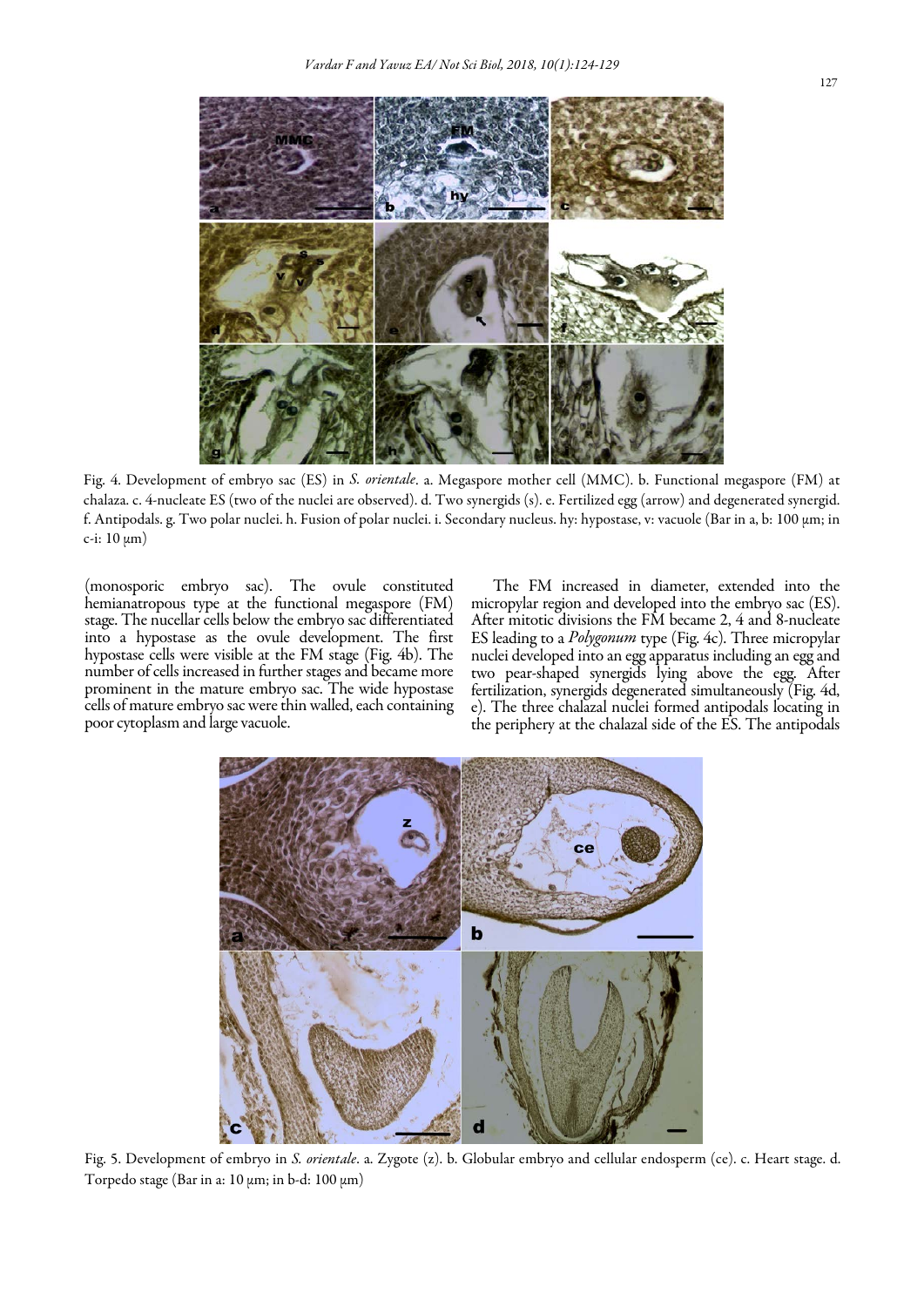were persistent and started to degenerate at the globular embryo stage (Fig. 4f). The remained fourth nuclei at the micropyl and chalaza located at the center of ES and constituted the polar nuclei (Fig. 4g). The polar nuclei fused to generate a secondary nucleus shortly before fertilization, and located by the near side of the egg (Fig. 4h, i). After double fertilization the secondary nucleus originated the primary endosperm nucleus.

# *Embryo and endosperm development*

Chenopodiad type embryo development was identified in *S. orientale*. Zygote existed at the micropylar region of the smaller than the egg (Fig. 5a). The first division of zygote was transverse generating an apical (ca) and a basal cell (cb) almost equal sized. Subsequently, the ca divided transversely. A vertical wall divided the two daughter cells of ca comprising a proembryo consisting of four cells. Subsequent divisions gave rise to a globular embryo. The cb divided also transversely producing two superimposed cells. The cb constituted the suspensor, which became larger concurrent embryo and then degenerated (Fig. 4b). The embryo was at torpedo stage when the seeds were ready for dispersal (Fig. 4c, d). The primary endosperm nucleus underwent mitotic divisions prior to divisions in the zygote. *S. orientale* represented cellular endosperm in which cell-wall formation was coincident with nuclear divisions.

#### Discussion

Although Boraginaceae is one of the most familiar families, and analyzed by the aspects of taxonomic characters, fruit coat patterns (Akçin and Baki, 2009), (Ghorbel and Nabli, 1998) and pollen cytology (Montaner *et al*., 2003), related embryological data are limited. It has been known that studies on sexual process and reproduction are supplementary to phylogenetics and of special value at the genus level (Grant, 1981). Similarly, Taylor and Osborn (2006) stated that to reveal the different features of anther and ovule structure and development is useful for assessing phylogenetic relationships.

The development of male gametophyte was not considered in *Symphytum*, except exine substructure of *Symphytum officinale* (Gabarayeva *et al*., 2011). The development of anther wall in Boraginaceae was indicated as Dicotyledonous type (Davis, 1966), consisting *Cordia sebestena* (Khaleel, 1982), *Heliotropium scabrum* and *H. strigosum* (Khaleel, 1978). Our results confirmed that anther development of *S. orientale* also belonged to Dicotyledonous type. Overall the reported results represented that certain characters such as protandrous and tetrasporangiate anther, glandular and multinucleated tapetum, tetrahedral and isobilateral microspore tetrads and 3-celled pollen are common in the family of Boraginaceae (Davis, 1966; Khaleel, 1978; Khaleel, 1982; Rao and Rao, 1992; Gabarayeva *et al*., 2011). According to our results structural and developmental features of anthers in *S. orientale*are compatible with the family.

Although Boraginaceae is a widespread family, embryological features has attracted little attention as it was in *Symphytum*. The best of our knowledge, the unique report containing the ovule development of *S. orientale* was performed by Pitot (1937). The report was lack of the detailed identification of the position of megaspore mother cell, ovule, integument, embryo sac, embryo and endosperm type. Ovule shape, ovule type, number of integuments, micropyle formation constitutes ovule characteristics and are important for the phylogenetic analysis in particular. *S. orientale* has hemianatropous, unitegmic and teuniunucellate ovule consistent with Boraginaceae family (Davis, 1966). Rao and Rao (1992) described the development and structure of ovule, megasporogenesis and megagametogenesis of 9 species of 7 genera belonging to Boraginaceae. The researchers indicated that the common features were unitegmic, tenuiunucellate and were unitegmic, tenuiunucellate and hemianatropous ovule and *Polygonum* type embryo sac. Besides these characters Berg (2009) mentioned that Neomphila species showed Chenopodiad type *Neomphila* species showed Chenopodiad type embryogenesis and cellular endosperm as it was in *S. orientale*. However, Khaleel (1978) reported Onagrad type embryogenesis in *Heliotropium scabrum* and *H. strigosum* distinctively.

#### Conclusions

The present paper is the first detailed research on anther and ovule development in *Symphytum orientale*, as well as in the genus *Symphytum.* The detailed embryological data of *Symphytum orientale* L. (Boraginaceae), which is a herbaceous and perennial flowering plant will help improve our understanding of its reproductive behaviour and seed formation, and provide to understand its taxonomic relationship with closely related taxa within the *Symphytum*/Boraginaceae.

# Acknowledgements

We thank to Professor Dr. Meral Ünal for her valuable comments and discussions about our data.

## References

- Ahmad VU, Noorwala M, Mohammad FV, Sener B, Gilan AH, Aftab K (1993). Symphytoxide A, a triterpenoid saponin from the roots of *Symphytum officinale*. Phytochemistry 32:1003-1006.
- Akçin ÖE, Baki H (2009). Fruit coat patterns and morphological properties of seven species of *Symphytum* L. (Boraginaceae) from Turkey. Bangladesh Journal of Botany38:185-188.
- Berg RY (2009). Embryo sac, endosperm, and seed of *Nemophila* (Boraginaceae) relative to taxonomy, with a remark on embryogeny in *Pholistoma*. American Journal of Botany 96:656-579.
- Cohen JI (2013). A phylogenetic analysis of morphological and molecular characters of Boraginaceae: Evolutionary relationships, taxonomy, and patterns of character evolution. Cladistics 29:1-31.
- Davis OL (1966). Systematic Embryology of the Angiosperms. John Wiley and Sons, NewYork.